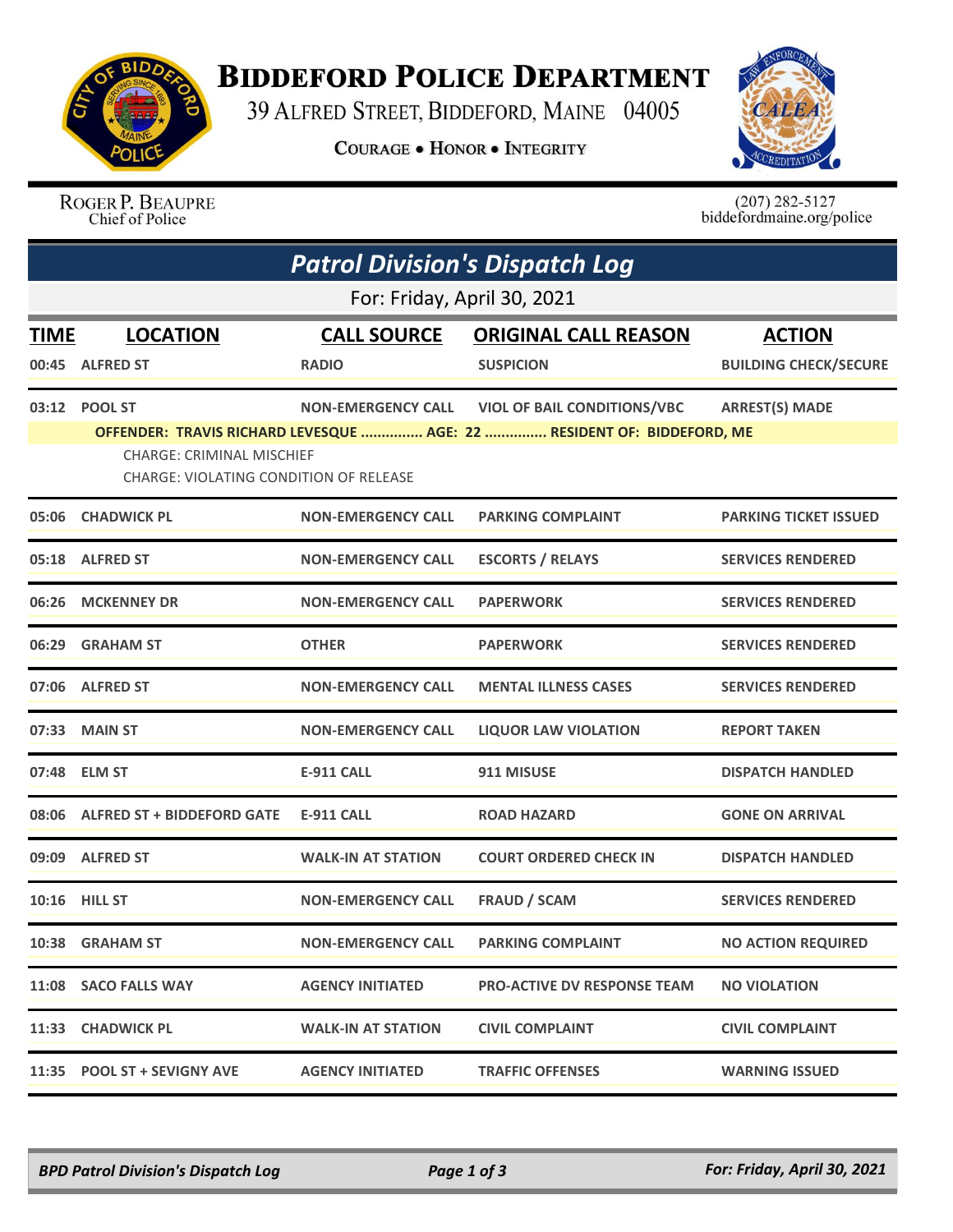**11:44 MAIN ST NON-EMERGENCY CALL TRESPASSING SUMMONS ISSUED**

**OFFENDER: JUSTIN J BARRY ............... AGE: 25 ............... RESIDENT OF: WEST KENNEBUNK, ME**

CHARGE: CRIMINAL TRESPASS

CHARGE: VIOLATING CONDITION OF RELEASE

| 12:18 CLIFFORD ST                                                                               | <b>OTHER</b>              | <b>PAPERWORK</b>                   | <b>SERVICES RENDERED</b> |  |
|-------------------------------------------------------------------------------------------------|---------------------------|------------------------------------|--------------------------|--|
| 12:59 WESTMORE AVE                                                                              | <b>RADIO</b>              | <b>ANIMAL COMPLAINT</b>            | <b>SERVICES RENDERED</b> |  |
| 13:00 MAIN ST                                                                                   | <b>NON-EMERGENCY CALL</b> | <b>THEFT</b>                       | <b>REPORT TAKEN</b>      |  |
| 13:11 ELM ST                                                                                    | <b>E-911 CALL</b>         | 911 MISUSE                         | <b>DISPATCH HANDLED</b>  |  |
| <b>13:16 PINE ST</b>                                                                            | <b>NON-EMERGENCY CALL</b> | <b>DOMESTIC COMPLAINTS</b>         | <b>REPORT TAKEN</b>      |  |
| 13:20 HIGH ST                                                                                   | <b>NON-EMERGENCY CALL</b> | <b>VIOL PROTECTION FROM HARASS</b> | <b>REPORT TAKEN</b>      |  |
| 14:01 ANDREWS RD                                                                                | <b>E-911 CALL</b>         | 911 MISUSE                         | <b>SERVICES RENDERED</b> |  |
| 14:10 GRAHAM ST                                                                                 | <b>E-911 CALL</b>         | 911 MISUSE                         | <b>DISPATCH HANDLED</b>  |  |
| 14:19 MARION AVE                                                                                | <b>WALK-IN AT STATION</b> | <b>ESCORTS / RELAYS</b>            | <b>SERVICES RENDERED</b> |  |
| 14:24 CLIFFORD ST                                                                               | <b>AGENCY INITIATED</b>   | <b>PAPERWORK</b>                   | <b>PAPERWORK SERVED</b>  |  |
| 14:32 MAPLEWOOD AVE                                                                             | <b>NON-EMERGENCY CALL</b> | <b>SUSPICION</b>                   | <b>REPORT TAKEN</b>      |  |
| 14:32 ALFRED ST                                                                                 | <b>WALK-IN AT STATION</b> | <b>COURT ORDERED CHECK IN</b>      | <b>SERVICES RENDERED</b> |  |
| 15:37 ALFRED ST + BOULDER WAY                                                                   | <b>NON-EMERGENCY CALL</b> | <b>DISABLED VEHICLE</b>            | <b>SERVICES RENDERED</b> |  |
| 15:40 MAY ST                                                                                    | <b>NON-EMERGENCY CALL</b> | <b>SUSPICION</b>                   | <b>SERVICES RENDERED</b> |  |
| 15:44 SOUTH ST                                                                                  | <b>AGENCY INITIATED</b>   | <b>TRAFFIC OFFENSES</b>            | <b>WARNING ISSUED</b>    |  |
| 15:48 ALFRED ST + PRECOURT ST                                                                   | <b>AGENCY INITIATED</b>   | <b>DISABLED VEHICLE</b>            | <b>SERVICES RENDERED</b> |  |
| 15:53 PRECOURT ST + ALFRED ST                                                                   | <b>AGENCY INITIATED</b>   | <b>DISABLED VEHICLE</b>            | <b>SERVICES RENDERED</b> |  |
| <b>16:24 HILL ST</b>                                                                            | <b>NON-EMERGENCY CALL</b> | <b>CHECK WELFARE</b>               | <b>SERVICES RENDERED</b> |  |
| 16:25 ALFRED ST                                                                                 | <b>AGENCY INITIATED</b>   | <b>TRAFFIC OFFENSES</b>            | <b>WARNING ISSUED</b>    |  |
| 17:42 ALFRED ST                                                                                 | <b>E-911 CALL</b>         | <b>THEFT</b>                       | <b>SUMMONS ISSUED</b>    |  |
|                                                                                                 |                           |                                    |                          |  |
| OFFENDER: DAVID S SANBORN  AGE: 51  RESIDENT OF: NORTH BERWICK, ME<br>CHARGE: CRIMINAL TRESPASS |                           |                                    |                          |  |
| CHARGE: THEFT BY UNAUTHORIZED TAKING OR TRANSFER                                                |                           |                                    |                          |  |
| CHARGE: VIOLATING CONDITION OF RELEASE                                                          |                           |                                    |                          |  |
|                                                                                                 |                           |                                    |                          |  |